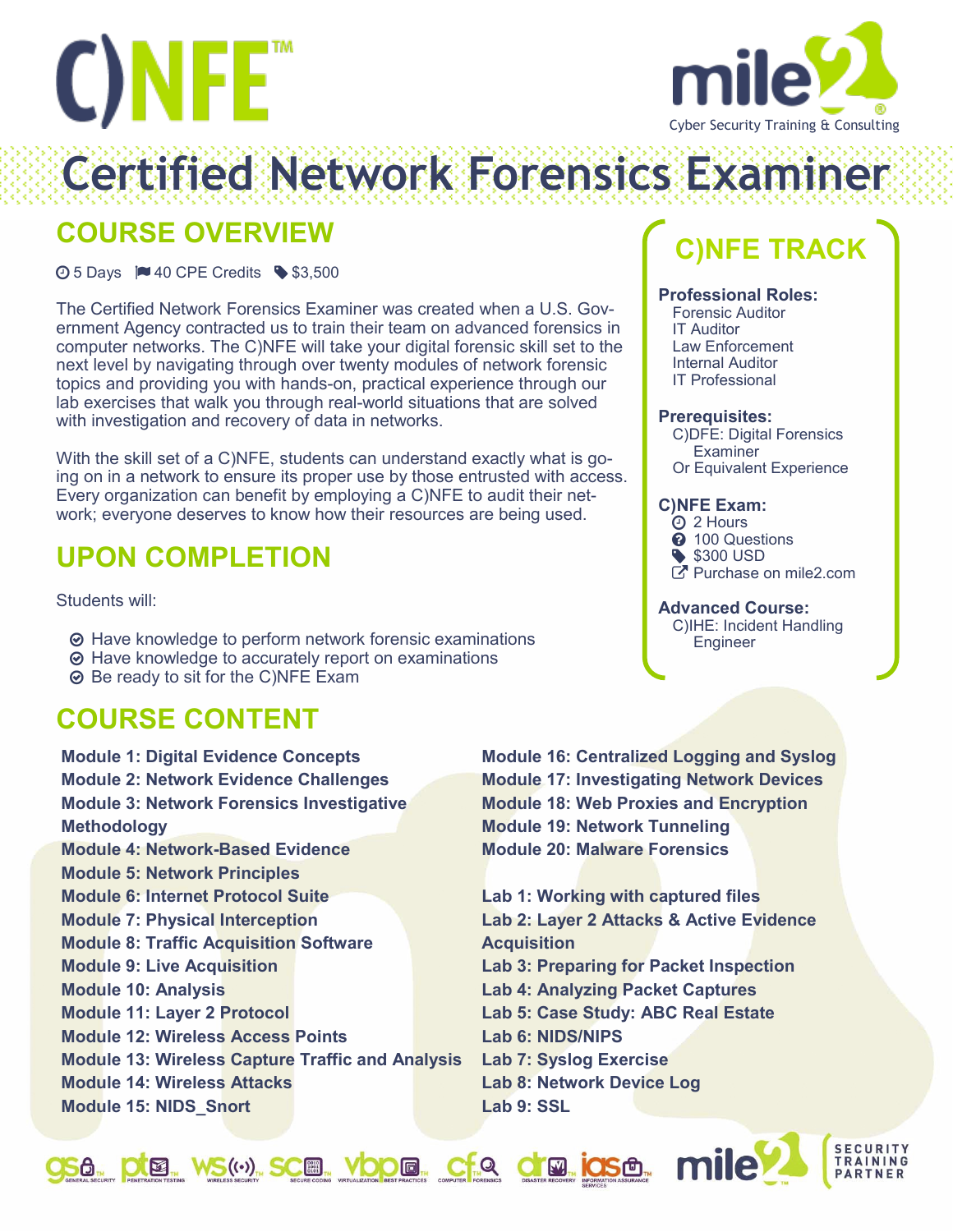## **Network Forensics Examiner**

## **EXAM INFORMATION**

The Certified Network Forensics Examiner exam is taken online through Mile2's Assessment and Certification System ("MACS"), which is accessible on your mile2.com account. The exam will take 2 hours and consist of 100 multiple choice questions. The cost is \$300 USD and must be purchased from Mile2.com.





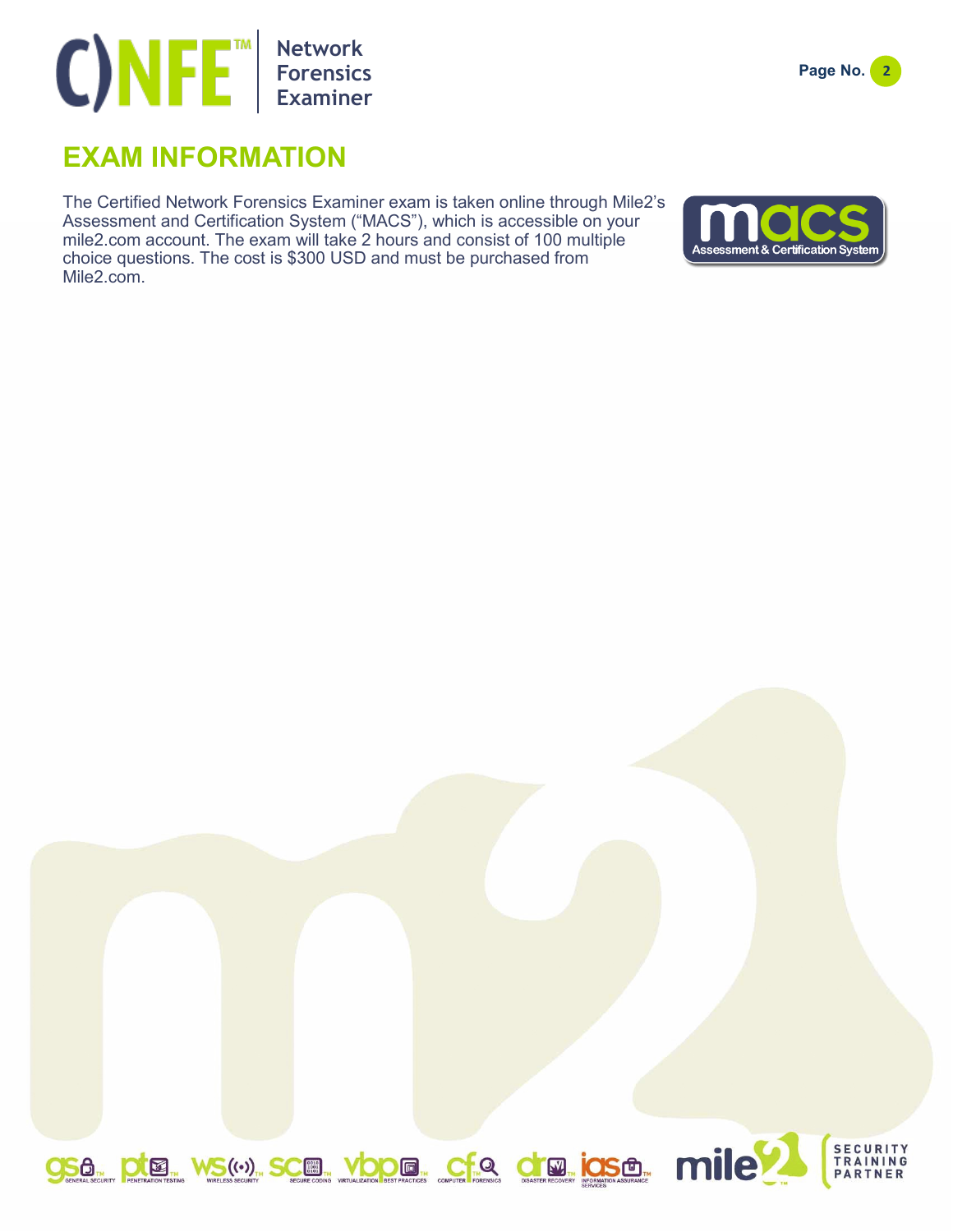## **Network Forensics Examiner**

## **DETAILED MODULE DESCRIPTION**

### **Module 1 -Digital Evidence Concepts**

**Overview** Concepts in Digital Evidence Section Summary Module Summary

### **Module 2 -Network Evidence Challenges**

**Overview** Challenges Relating to Network Evidence Section Summary Module Summary

### **Module 3 - Network Forensics Investigative**

Methodology **Overview** OSCAR Methodology Section Summary Module Summary

### **Module 4 - Network-Based Evidence**

**Overview** Sources of Network-Based Evidence Section Summary Module Summary

### **Module 5 - Network Principles**

**Background History Functionality** FIGURE 5-1 The OSI Model **Functionality** Encapsulation/De-encapsulation FIGURE 5-2 OSI Model Encapsulation Encapsulation/De-encapsulation FIGURE 5-3 OSI Model peer layer logical channels Encapsulation/De-encapsulation FIGURE 5-4 OSI Model data names Section Summary Module Summary

**Module 6 - Internet Protocol Suite Overview** Internet Protocol Suite Section Summary Module Summary

**Module 7 - Physical Interception** Physical Interception Section Summary Module Summary

**Module 8 - Traffic Acquisition Software**

Agenda Libpcap and WinPcap LIBPCAP WINPCAP Section Summary BPF Language Section Summary TCPDUMP Section Summary WIRESHARK Section Summary **TSHARK** Section Summary Module Summary

### **Module 9 - Live Acquisition**

Agenda Common Interfaces Section Summary Inspection Without Access Section Summary **Strategy** Section Summary Module Summary

### **Module 10 - Analysis**

Agenda Protocol Analysis Section Summary Section 02 Packet Analysis Section Summary Section 03 Flow Analysis Protocol Analysis Section Summary Section 04 Higher-Layer Traffic Analysis Section Summary Module Summary

### **Module 11 - Layer 2 Protocol** Agenda

The IEEE Layer 2 Protocol Series Section Summary Module Summary

#### **Module 12- Wireless Access Points** Agenda Wireless Access Points (WAPs) Section Summary Module Summary